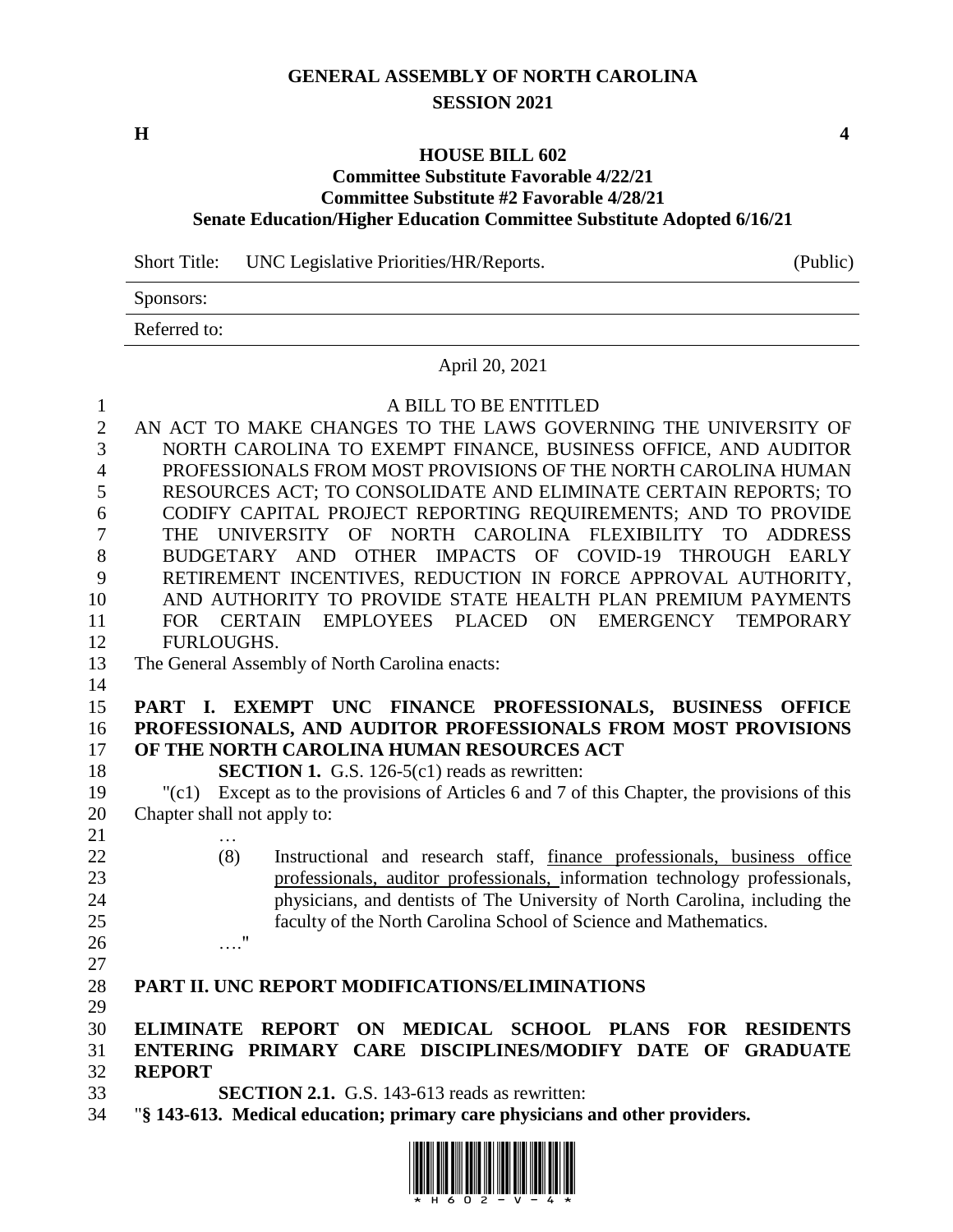## **General Assembly Of North Carolina Session 2021**

 (a) In recognition of North Carolina's need for primary care physicians, Bowman Gray School of Medicine and Duke University School of Medicine shall each prepare a plan with the goal of encouraging North Carolina residents to enter the primary care disciplines of general internal medicine, general pediatrics, family medicine, obstetrics/gynecology, and combined medicine/pediatrics and to strive to have at least fifty percent (50%) of North Carolina residents graduating from each school entering these disciplines. These schools of medicine shall present their plans to the Board of Governors of The University of North Carolina by April 15, 1996, and 8 shall update and present their plans every two years thereafter. The Board of Governors shall report to the Joint Legislative Education Oversight Committee by May 15, 1996, and every two years thereafter on the status of these efforts to strengthen primary health care in North Carolina. (b) The Board of Governors of The University of North Carolina shall set goals for the Schools of Medicine at the University of North Carolina at Chapel Hill and the School of Medicine at East Carolina University for increasing the percentage of graduates who enter residencies and careers in primary care. A minimum goal should be at least sixty percent (60%) 15 of graduates entering primary care disciplines. Each school shall submit a plan with strategies to reach these goals of increasing the number of graduates entering primary care disciplines to the Board by April 15, 1996, and shall update and present the plans every two years thereafter. The Board of Governors shall report to the Joint Legislative Education Oversight Committee by May 19 15, 1996, and every two years thereafter on the status of these efforts to strengthen primary health 20 eare in North Carolina.

 Primary care shall include the disciplines of family medicine, general pediatric medicine, general internal medicine, internal medicine/pediatrics, and obstetrics/gynecology.

 (b1) The Board of Governors of The University of North Carolina shall set goals for State-operated health professional schools that offer training programs for licensure or certification of physician assistants, nurse practitioners, and nurse midwives for increasing the percentage of the graduates of those programs who enter clinical programs and careers in primary 27 care. Each State operated health professional school shall submit a plan with strategies for increasing the percentage to the Board by April 15, 1996, and shall update and present the plan every two years thereafter. The Board of Governors shall report to the Joint Legislative Education Oversight Committee by May 15, 1996, and every two years thereafter on the status of these efforts to strengthen primary health care in North Carolina.

 (c) The Board of Governors of The University of North Carolina shall further initiate whatever changes are necessary on admissions, advising, curriculum, and other policies for State-operated medical schools and State-operated health professional schools to ensure that larger proportions of students seek residencies and clinical training in primary care disciplines. The Board shall work with the Area Health Education Centers and other entities, adopting whatever policies it considers necessary to ensure that residency and clinical training programs have sufficient residency and clinical positions for graduates in these primary care specialties. As used in this subsection, health professional schools are those schools or institutions that offer training for licensure or certification of physician assistants, nurse practitioners, and nurse midwives.

 (d) The progress of the private and State-operated medical schools and State-operated health professional schools towards increasing the number and proportion of graduates entering primary care shall be monitored annually by the Board of Governors of The University of North Carolina. Monitoring data shall include (i) the entry of State-supported graduates into primary care residencies and clinical training programs, and (ii) the specialty practices by a physician and each midlevel provider who were State-supported graduates as of a date five years after graduation. The Board of Governors shall certify data on graduates, their residencies and clinical training programs, and subsequent careers by November April 15 of each calendar year, 50 beginning in November of 2012, April of 2022, to the Fiscal Research Division of the Legislative Services Office and to the Joint Legislative Education Oversight Committee.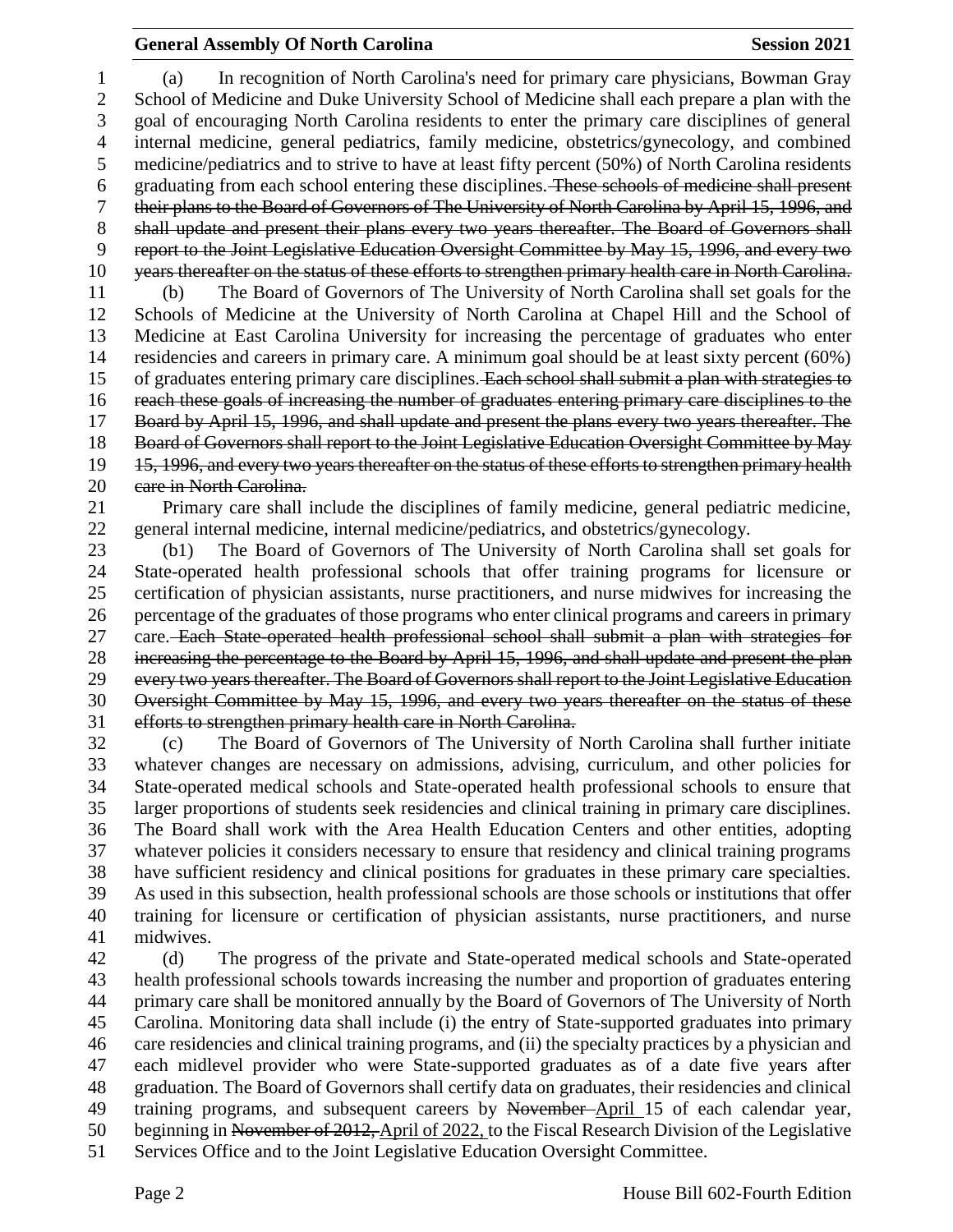| <b>General Assembly Of North Carolina</b>             |                                                                                                                                                                                          | <b>Session 2021</b>   |
|-------------------------------------------------------|------------------------------------------------------------------------------------------------------------------------------------------------------------------------------------------|-----------------------|
| (e)<br>on medical and health professional education." | The information provided in subsection (d) of this section shall be made available to<br>the Appropriations Committees of the General Assembly for their use in future funding decisions |                       |
|                                                       | <b>EXEMPT UNC FROM REPORT ON GOVERNMENT FEES</b>                                                                                                                                         |                       |
|                                                       | <b>SECTION 2.2.(a)</b> G.S. 143C-9-4 reads as rewritten:                                                                                                                                 |                       |
| "§ 143C-9-4. Biennial fee report.                     |                                                                                                                                                                                          |                       |
| (a)                                                   | The Office of State Budget and Management shall prepare a report biennially on the                                                                                                       |                       |
|                                                       | fees charged by each State department, bureau, division, board, commission, institution, and                                                                                             |                       |
|                                                       | agency during the previous two fiscal years. The report shall include the statutory or regulatory                                                                                        |                       |
|                                                       | authority for each fee, the amount of the fee, when the amount of the fee was last changed, the                                                                                          |                       |
|                                                       | number of times the fee was collected during the prior fiscal year, and the total receipts from the                                                                                      |                       |
| fee during the prior fiscal year.                     |                                                                                                                                                                                          |                       |
| (b)                                                   | The provisions of subsection (a) of this section shall not apply to The University of                                                                                                    |                       |
| North Carolina."                                      |                                                                                                                                                                                          |                       |
|                                                       | <b>SECTION 2.2.(b)</b> G.S. 116-11(9b) reads as rewritten:                                                                                                                               |                       |
| "(9b)                                                 | The Board of Governors shall report by February 1 of each year to the Joint                                                                                                              |                       |
|                                                       | Legislative Education Oversight Committee, the Senate Appropriations                                                                                                                     |                       |
|                                                       | Committee on Education/Higher Education, the House of Representatives                                                                                                                    |                       |
|                                                       | Appropriations Subcommittee on Education, and the Fiscal Research Division                                                                                                               |                       |
|                                                       | on the actions and adjustments necessary to its budgetary policies, regulations,                                                                                                         |                       |
|                                                       | and standards resulting from the Current Operations Appropriations Act for                                                                                                               |                       |
|                                                       | the administration and operation of The University of North Carolina and the                                                                                                             |                       |
|                                                       | distribution of State and federal funds to constituent institutions. The report                                                                                                          |                       |
|                                                       | shall include at least the following information for each constituent institution:                                                                                                       |                       |
| a.                                                    | Guidelines related to State salaries of University of North Carolina                                                                                                                     |                       |
|                                                       | employees, including range, median, and mean of faculty salaries at                                                                                                                      |                       |
|                                                       | the institution.                                                                                                                                                                         |                       |
| .<br><u>k.</u>                                        | The total amount of mandatory student fee revenue collected by                                                                                                                           |                       |
|                                                       | institution and fee type.                                                                                                                                                                |                       |
| <u>l.</u>                                             | Any source of student auxiliary revenue that represents greater than                                                                                                                     |                       |
|                                                       | ten percent (10%) of the overall student auxiliary revenue by                                                                                                                            |                       |
|                                                       | institution and revenue type.                                                                                                                                                            |                       |
| <u>m.</u>                                             | Any source of sales revenue that represents greater than ten percent                                                                                                                     |                       |
|                                                       | $(10\%)$ of the overall sales revenue by institution and sales revenue                                                                                                                   |                       |
|                                                       | type."                                                                                                                                                                                   |                       |
|                                                       |                                                                                                                                                                                          |                       |
| <b>REPORT</b><br><b>REPEAL</b>                        | <b>RESEARCH COLLABORATIONS</b><br><b>ON</b>                                                                                                                                              | <b>MILITARY</b><br>ON |
| <b>BEHAVIORAL HEALTH</b>                              |                                                                                                                                                                                          |                       |
|                                                       | <b>SECTION 2.3.</b> Section 10(d) of S.L. 2011-185 is repealed.                                                                                                                          |                       |
|                                                       |                                                                                                                                                                                          |                       |
| <b>EDUCATOR</b>                                       | PREPARATION/RECRUITMENT/EFFECTIVENESS                                                                                                                                                    | <b>REPORT</b>         |
| <b>CONSOLIDATION</b>                                  |                                                                                                                                                                                          |                       |
|                                                       | <b>SECTION 2.4.(a)</b> Report on Number of School Administrators. $-$ G.S. 116-74.21(c)                                                                                                  |                       |
| is repealed.                                          | <b>SECTION 2.4.(b)</b> Future Teachers of North Carolina Report. $-$ G.S. 116-41.32 is                                                                                                   |                       |
| repealed.                                             |                                                                                                                                                                                          |                       |
|                                                       | <b>SECTION 2.4.(c)</b> UNC-NCCCS 2+2 E-Learning Initiative. $-$ Section 9.7(c) of S.L.                                                                                                   |                       |
|                                                       | 2008-107, as amended by Section 9.3(c) of S.L. 2010-31, reads as rewritten:                                                                                                              |                       |
|                                                       |                                                                                                                                                                                          |                       |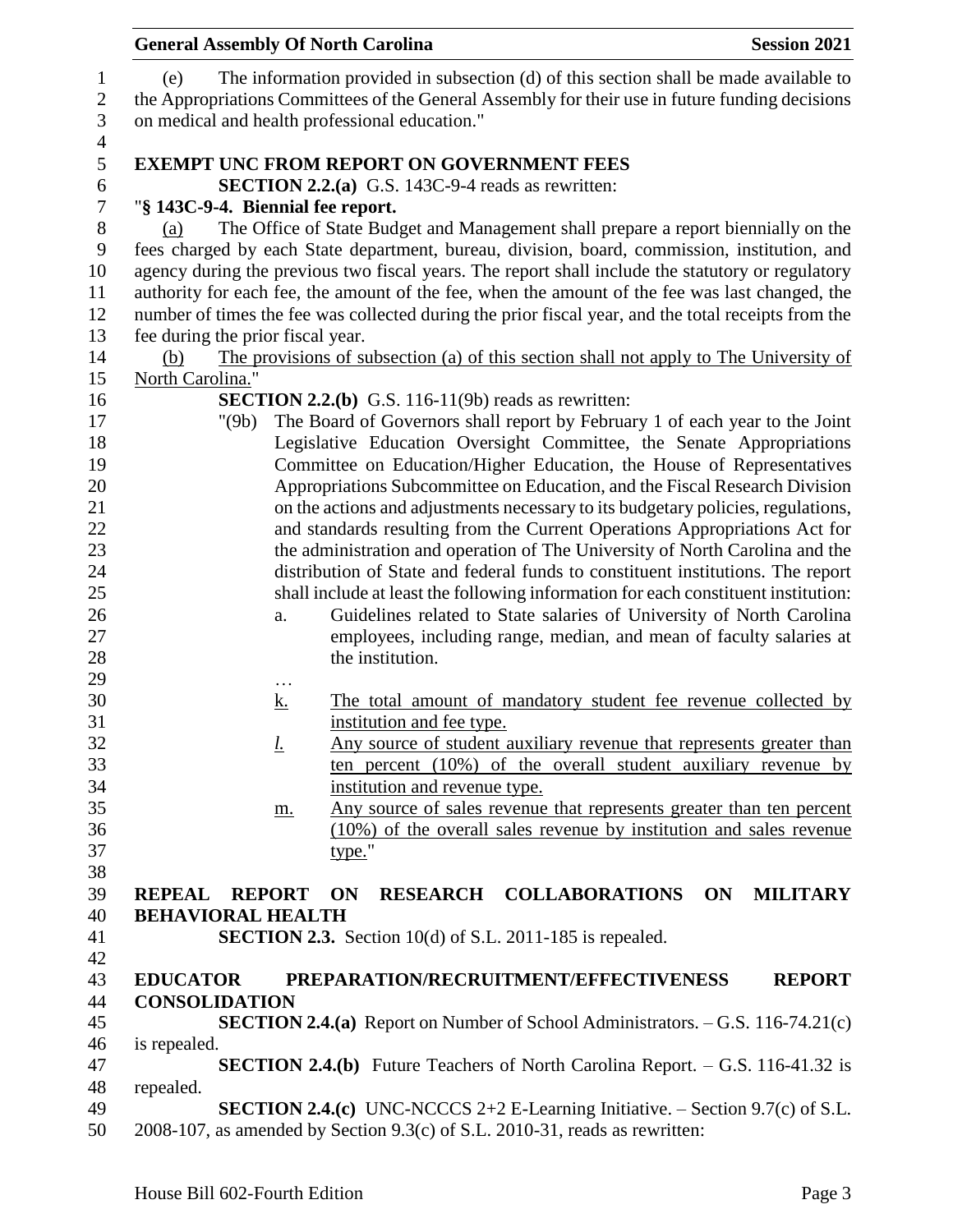|                  | <b>General Assembly Of North Carolina</b><br><b>Session 2021</b>                                                                                         |
|------------------|----------------------------------------------------------------------------------------------------------------------------------------------------------|
| 1                | "SECTION 9.7.(c) The University of North Carolina and Community Colleges System                                                                          |
| $\sqrt{2}$       | Office shall report by April 15, 2011, and annually thereafter, to the Joint Legislative Education                                                       |
| 3                | Oversight Committee, the State Board of Education, the Office of State Budget and Management,                                                            |
| $\overline{4}$   | and the Fiscal Research Division of the General Assembly on the implementation of the                                                                    |
| 5                | $UNC-NCCCS 2+2 E-Learning Initiative. This report shall include:$                                                                                        |
| 6                | The courses and programs within the $2+2$ E-Learning Initiative;<br>(1)                                                                                  |
| $\boldsymbol{7}$ | The total number of prospective teachers that have taken or are taking part in<br>(2)                                                                    |
| $8\,$            |                                                                                                                                                          |
| 9                | this initiative to date broken down by the current academic period and each of                                                                           |
|                  | the previous academic periods since the program's inception;                                                                                             |
| 10<br>11         | The total number of teachers currently in the State's classrooms, by local<br>(3)                                                                        |
| 12               | school administrative unit, who have taken part in this initiative;                                                                                      |
|                  | The change in the number of teachers available to schools since the program's<br>(4)                                                                     |
| 13               | inception;                                                                                                                                               |
| 14               | The qualitative data from students, teachers, local school administrative unit<br>(5)                                                                    |
| 15               | personnel, university personnel, and community college personnel as to the                                                                               |
| 16               | impact of this initiative on our State's teaching pool; and                                                                                              |
| 17               | An explanation of the expenditures and collaborative programs between the<br>(6)                                                                         |
| 18               | North Carolina Community College System and The University of North                                                                                      |
| 19               | Carolina, including recommendations for improvement."                                                                                                    |
| 20               | <b>SECTION 2.4.(d)</b> G.S. 116-11(12d) reads as rewritten:                                                                                              |
| 21               | "(12d) The Board of Governors shall provide a comprehensive annual report on                                                                             |
| 22               | teacher education educator preparation efforts at The University of North                                                                                |
| 23               | Carolina. The report shall include information about teacher education                                                                                   |
| 24               | educator preparation and recruitment, $2+2$ initiatives, distance education                                                                              |
| 25<br>26         | programs focused on teacher education, and professional development                                                                                      |
| 27               | programs for teachers and school administrators. initiatives to improve                                                                                  |
| 28               | educator quality, student success measures, and strategic research and related                                                                           |
| 29               | efforts. The teacher education educator preparation report shall be due on<br>April-October 15 of each year to the Joint Legislative Education Oversight |
| 30               | Committee and Committee. The Board shall provide a copy of the report to                                                                                 |
| 31               | the State Board of Education."                                                                                                                           |
| 32               |                                                                                                                                                          |
| 33               | ELIMINATE CONSULTATION WITH GOV OPS ON DEBT FOR GOLF                                                                                                     |
| 34               | <b>COURSES/TRANSIENT ACCOMMODATIONS FACILITIES</b>                                                                                                       |
| 35               | <b>SECTION 2.5.</b> G.S. 66-58(h) is repealed.                                                                                                           |
| 36               |                                                                                                                                                          |
| 37               | ELIMINATE REPORT ON UNC SYSTEM PRESIDENT'S STRATEGIC INITIATIVE                                                                                          |
| 38               | <b>RESERVE FUNDS FOR SPECIAL PROJECTS</b>                                                                                                                |
| 39               | <b>SECTION 2.6.</b> The University of North Carolina System Office shall not be required                                                                 |
| 40               | to submit an annual report to the Joint Legislative Education Oversight Committee on the use of                                                          |
| 41               | funds from The University of North Carolina President's Strategic Initiative Reserve but shall                                                           |
| 42               | make this information available upon request to the Fiscal Research Division of the General                                                              |
| 43               | Assembly.                                                                                                                                                |
| 44               |                                                                                                                                                          |
| 45               | <b>ELIMINATE UNC ENROLLMENT GROWTH PROJECTION REPORT</b>                                                                                                 |
| 46               | <b>SECTION 2.7.</b> G.S. 116-30.7 is repealed.                                                                                                           |
| 47               |                                                                                                                                                          |
| 48               | <b>ELIMINATE REPORT ON DEFAULTS ON PROJECTS WITHOUT PERFORMANCE</b>                                                                                      |
| 49               | <b>BONDS</b>                                                                                                                                             |
| 50               | <b>SECTION 2.8.</b> Section 1.2 of S.L. 2010-148 reads as rewritten:                                                                                     |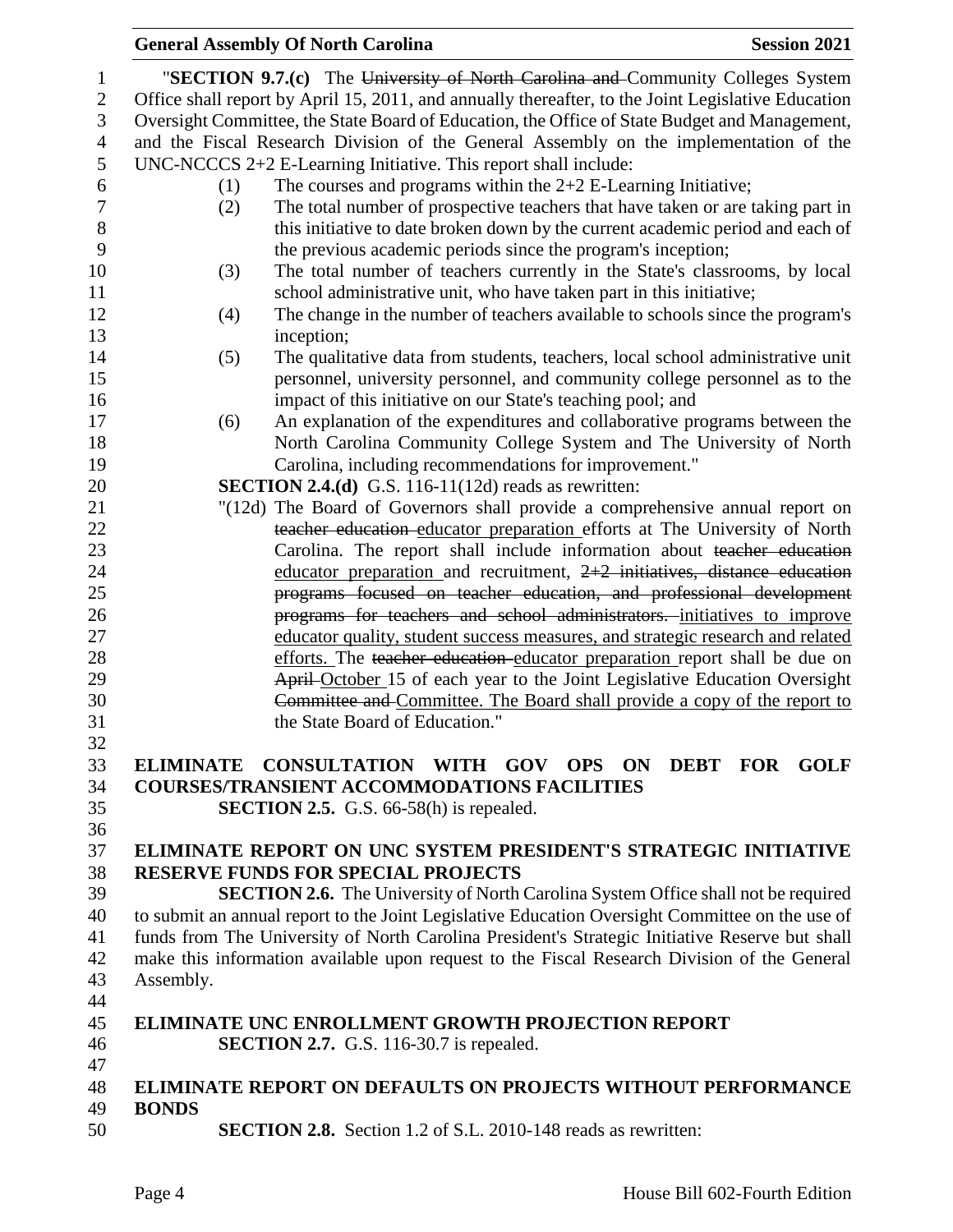|                                                                                     |            |     | <b>General Assembly Of North Carolina</b>                                                                                                                                                                                                                                                                                                                                                                                                                                                                                                                                                                                               | <b>Session 2021</b> |
|-------------------------------------------------------------------------------------|------------|-----|-----------------------------------------------------------------------------------------------------------------------------------------------------------------------------------------------------------------------------------------------------------------------------------------------------------------------------------------------------------------------------------------------------------------------------------------------------------------------------------------------------------------------------------------------------------------------------------------------------------------------------------------|---------------------|
| $\mathbf{1}$<br>$\overline{2}$<br>3<br>$\overline{4}$<br>5<br>6<br>$\boldsymbol{7}$ |            |     | "SECTION 1.2. The Department of Transportation ("DOT"), The University of North<br>Carolina and its constituent institutions ("UNC"), ("DOT") and the Department of Administration<br>("DOA") shall monitor all projects in those agencies and institutions that are let without a<br>performance or payment bond to determine the number of defaults on those projects, the cost to<br>complete each defaulted project, and each project's contract price. Beginning March 1, 2011, and<br>annually thereafter, DOT, UNC, DOT and DOA shall report this information to the Joint<br>Legislative Committee on Governmental Operations." |                     |
| 8                                                                                   |            |     |                                                                                                                                                                                                                                                                                                                                                                                                                                                                                                                                                                                                                                         |                     |
| 9                                                                                   |            |     | REQUIRE UNC TO ADOPT RULES FOR REPORTING ON CERTAIN CONTRACTS                                                                                                                                                                                                                                                                                                                                                                                                                                                                                                                                                                           |                     |
| 10                                                                                  |            |     | UNDER A PUBLIC-PRIVATE PARTNERSHIP                                                                                                                                                                                                                                                                                                                                                                                                                                                                                                                                                                                                      |                     |
| 11                                                                                  |            |     | <b>SECTION 2.9.</b> G.S. 143-133.1 reads as rewritten:                                                                                                                                                                                                                                                                                                                                                                                                                                                                                                                                                                                  |                     |
| 12                                                                                  |            |     | "§ 143-133.1. Reporting.                                                                                                                                                                                                                                                                                                                                                                                                                                                                                                                                                                                                                |                     |
| 13                                                                                  |            |     |                                                                                                                                                                                                                                                                                                                                                                                                                                                                                                                                                                                                                                         |                     |
| 14                                                                                  | (b)        |     | The Except as provided in subsection (b1) of this section, the Secretary of                                                                                                                                                                                                                                                                                                                                                                                                                                                                                                                                                             |                     |
| 15                                                                                  |            |     | Administration shall adopt rules to implement the provisions of this section, including the format                                                                                                                                                                                                                                                                                                                                                                                                                                                                                                                                      |                     |
| 16                                                                                  |            |     | and frequency of reporting.                                                                                                                                                                                                                                                                                                                                                                                                                                                                                                                                                                                                             |                     |
| 17                                                                                  | (b1)       |     | The Board of Governors of The University of North Carolina shall adopt rules to                                                                                                                                                                                                                                                                                                                                                                                                                                                                                                                                                         |                     |
| 18                                                                                  |            |     | implement the provisions of this section for The University of North Carolina, including the                                                                                                                                                                                                                                                                                                                                                                                                                                                                                                                                            |                     |
| 19                                                                                  |            |     | format and frequency of reporting. The rules shall include that constituent institutions of The                                                                                                                                                                                                                                                                                                                                                                                                                                                                                                                                         |                     |
| 20                                                                                  |            |     | University of North Carolina shall report the information required by subsection (a) of this                                                                                                                                                                                                                                                                                                                                                                                                                                                                                                                                            |                     |
| 21                                                                                  |            |     | section to the Board of Governors on an annual basis.                                                                                                                                                                                                                                                                                                                                                                                                                                                                                                                                                                                   |                     |
| 22<br>23                                                                            | $\ldots$ " |     |                                                                                                                                                                                                                                                                                                                                                                                                                                                                                                                                                                                                                                         |                     |
| 24                                                                                  |            |     | PART IV. CODIFY CAPITAL PROJECT REPORTING REQUIREMENTS                                                                                                                                                                                                                                                                                                                                                                                                                                                                                                                                                                                  |                     |
| 25                                                                                  |            |     | <b>SECTION 4.</b> Article 8 of Chapter 143C of the General Statutes is amended by adding                                                                                                                                                                                                                                                                                                                                                                                                                                                                                                                                                |                     |
| 26                                                                                  |            |     | the following new section to read:                                                                                                                                                                                                                                                                                                                                                                                                                                                                                                                                                                                                      |                     |
| 27                                                                                  |            |     | "§ 143C-8-14. Capital project reporting.                                                                                                                                                                                                                                                                                                                                                                                                                                                                                                                                                                                                |                     |
| 28                                                                                  | (a)        |     | Definitions. – The following definitions apply in this section:                                                                                                                                                                                                                                                                                                                                                                                                                                                                                                                                                                         |                     |
| 29                                                                                  |            | (1) | Capital project. $-$ Any capital improvement, as that term is defined in                                                                                                                                                                                                                                                                                                                                                                                                                                                                                                                                                                |                     |
| 30                                                                                  |            |     | G.S. 143C-1-1, that is (i) funded in whole or in part with State funds, including                                                                                                                                                                                                                                                                                                                                                                                                                                                                                                                                                       |                     |
| 31                                                                                  |            |     | receipts, non-General Fund sources, or statutorily or constitutionally                                                                                                                                                                                                                                                                                                                                                                                                                                                                                                                                                                  |                     |
| 32                                                                                  |            |     | authorized indebtedness of any kind, (ii) not complete, and (iii) authorized by                                                                                                                                                                                                                                                                                                                                                                                                                                                                                                                                                         |                     |
| 33                                                                                  |            |     | the General Assembly for a total project cost of at least ten million dollars                                                                                                                                                                                                                                                                                                                                                                                                                                                                                                                                                           |                     |
| 34                                                                                  |            |     | $($10,000,000)$ .                                                                                                                                                                                                                                                                                                                                                                                                                                                                                                                                                                                                                       |                     |
| 35                                                                                  |            | (2) | <u>Construction phase. <math>-</math> The status of a particular capital project as described</u>                                                                                                                                                                                                                                                                                                                                                                                                                                                                                                                                       |                     |
| 36                                                                                  |            |     | using the terms customarily employed in the design and construction                                                                                                                                                                                                                                                                                                                                                                                                                                                                                                                                                                     |                     |
| 37                                                                                  |            |     | industries.                                                                                                                                                                                                                                                                                                                                                                                                                                                                                                                                                                                                                             |                     |
| 38                                                                                  | <u>(b)</u> |     | <u>Reporting. – The following reports on capital projects are required:</u>                                                                                                                                                                                                                                                                                                                                                                                                                                                                                                                                                             |                     |
| 39                                                                                  |            | (1) | By October 1 and April 1 of each year, the following reports shall be submitted                                                                                                                                                                                                                                                                                                                                                                                                                                                                                                                                                         |                     |
| 40                                                                                  |            |     | to the Joint Legislative Oversight Committee on Capital Improvements and                                                                                                                                                                                                                                                                                                                                                                                                                                                                                                                                                                |                     |
| 41                                                                                  |            |     | the Fiscal Research Division:                                                                                                                                                                                                                                                                                                                                                                                                                                                                                                                                                                                                           |                     |
| 42                                                                                  |            |     | The Office of State Budget and Management shall report on the status<br>a.                                                                                                                                                                                                                                                                                                                                                                                                                                                                                                                                                              |                     |
| 43                                                                                  |            |     | of capital projects funded from the State Capital and Infrastructure                                                                                                                                                                                                                                                                                                                                                                                                                                                                                                                                                                    |                     |
| 44                                                                                  |            |     | Fund or other State funds.                                                                                                                                                                                                                                                                                                                                                                                                                                                                                                                                                                                                              |                     |
| 45                                                                                  |            |     | Each State agency shall report on the status of agency capital projects<br><u>b.</u>                                                                                                                                                                                                                                                                                                                                                                                                                                                                                                                                                    |                     |
| 46                                                                                  |            |     | funded from non-State funds.                                                                                                                                                                                                                                                                                                                                                                                                                                                                                                                                                                                                            |                     |
| 47                                                                                  |            | (2) | Beginning January 1, and quarterly thereafter, each State agency shall report                                                                                                                                                                                                                                                                                                                                                                                                                                                                                                                                                           |                     |
| 48                                                                                  |            |     | on the status of agency capital projects to the Office of State Budget and                                                                                                                                                                                                                                                                                                                                                                                                                                                                                                                                                              |                     |
| 49<br>50                                                                            |            |     | Management.                                                                                                                                                                                                                                                                                                                                                                                                                                                                                                                                                                                                                             |                     |
| 51                                                                                  | (c)        |     | Report Contents. – The reports required by subsection (b) of this section shall include<br>at least the following information about every agency capital project:                                                                                                                                                                                                                                                                                                                                                                                                                                                                       |                     |
|                                                                                     |            |     |                                                                                                                                                                                                                                                                                                                                                                                                                                                                                                                                                                                                                                         |                     |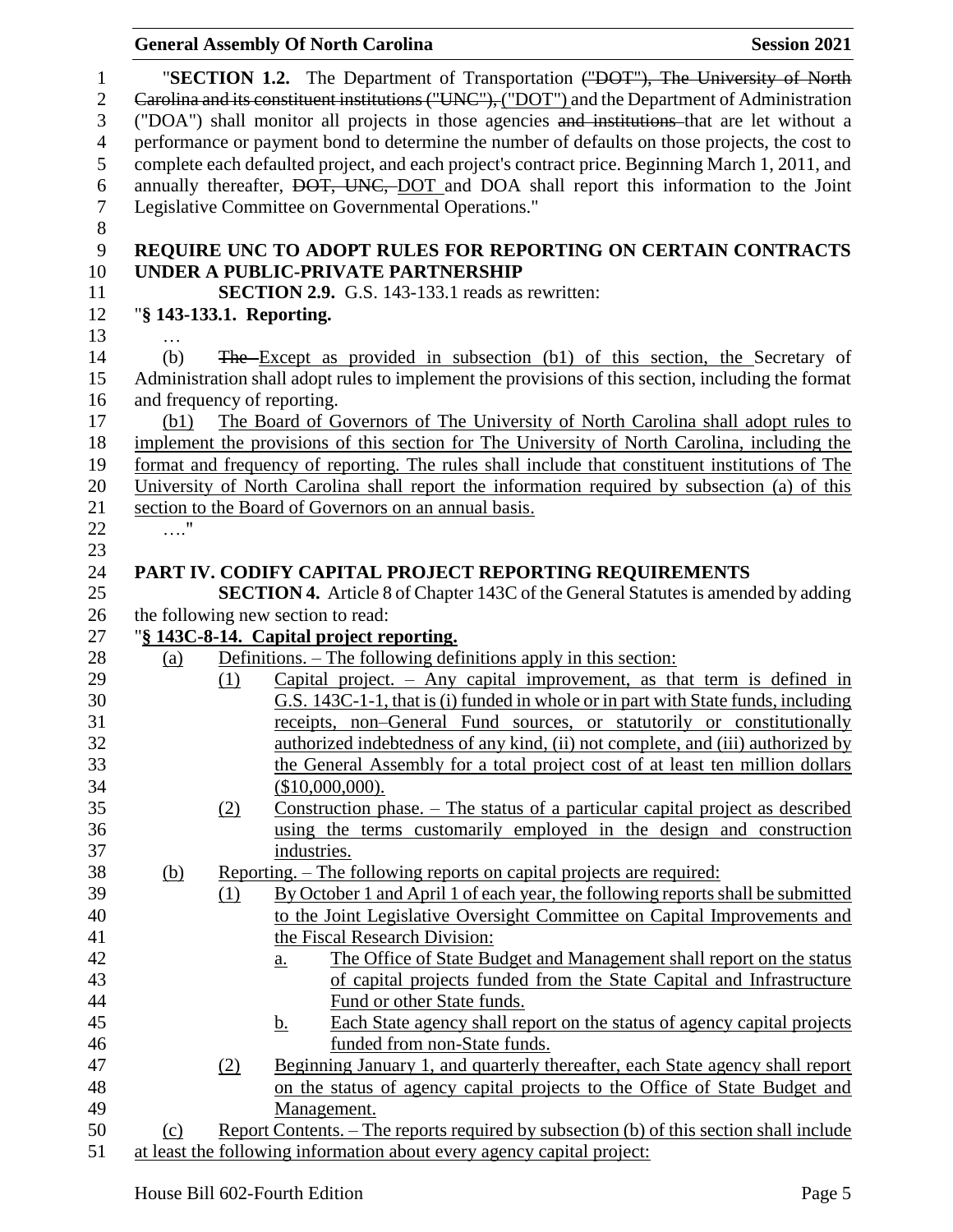|                  | <b>General Assembly Of North Carolina</b>                                                                                                              | <b>Session 2021</b> |
|------------------|--------------------------------------------------------------------------------------------------------------------------------------------------------|---------------------|
| (1)              | The current construction phase of the project.                                                                                                         |                     |
| (2)              | The anticipated time line from the current construction phase to project                                                                               |                     |
|                  | completion.                                                                                                                                            |                     |
| (3)              | Information about expenditures that have been made in connection with the                                                                              |                     |
|                  | project, regardless of source of the funds expended.                                                                                                   |                     |
| $\left(4\right)$ | Information about the adequacy of funding to complete the project, including                                                                           |                     |
|                  | estimates of how final expenditures will relate to initial estimates of                                                                                |                     |
|                  | expenditures, and whether or not scope reductions will be necessary in order                                                                           |                     |
|                  | to complete the project within its budget.                                                                                                             |                     |
| (5)              | For capital projects authorized within the most recent fiscal year only, an                                                                            |                     |
|                  | estimate of the operating costs for the project for the first five fiscal years of                                                                     |                     |
|                  | its operation.                                                                                                                                         |                     |
| (d)              | <u>Additional Requirements. – In addition to the other reports required by this section,</u>                                                           |                     |
|                  | the State Construction Office shall submit a report on April 1 of each year to the Joint Legislative                                                   |                     |
|                  | Oversight Committee on Capital Improvements and the Fiscal Research Division that contains                                                             |                     |
| the following:   |                                                                                                                                                        |                     |
| (1)              | The status of the Facilities Condition Assessment Program (FCAP), including                                                                            |                     |
|                  | (i) summary information about the average length of time that passes between                                                                           |                     |
|                  | FCAP assessments for an average State building, (ii) detailed information                                                                              |                     |
|                  | about when the last FCAP assessment was for each State building complex,                                                                               |                     |
|                  | and (iii) detailed information about the condition and repairs and renovations                                                                         |                     |
|                  | needs of each State building complex.                                                                                                                  |                     |
| (2)              | The status of plan review, approval, and permitting for each State capital                                                                             |                     |
|                  | improvement project and community college capital improvement project                                                                                  |                     |
|                  | over which the Office exercises plan review, approval, and permitting<br>authority, including (i) summary information about the workload of the Office |                     |
|                  | during the previous quarter, including information about the average length of                                                                         |                     |
|                  | time spent by the State Construction Office on each major function it performs                                                                         |                     |
|                  | that is related to capital project approval, and (ii) detailed information about                                                                       |                     |
|                  | the amount of time spent engaged in those functions for each project that the                                                                          |                     |
|                  | State Construction Office worked on during the previous quarter."                                                                                      |                     |
|                  |                                                                                                                                                        |                     |
|                  | PART V. EARLY RETIREMENT INCENTIVE PROGRAM FOR UNC                                                                                                     |                     |
|                  | <b>SECTION 5.(a)</b> The Board of Governors of The University of North Carolina may                                                                    |                     |
|                  | authorize the adoption of an early retirement incentive program to provide long-term cost-savings                                                      |                     |
|                  | to The University of North Carolina and improved operational efficiencies for The University of                                                        |                     |
|                  | North Carolina to remain in effect until December 31, 2022. The University of North Carolina                                                           |                     |
|                  | System Office shall develop policies and regulations for the early retirement incentive program                                                        |                     |
|                  | that shall provide, at a minimum, the following:                                                                                                       |                     |
| (1)              | To participate in the program, an employee must be eligible for early or full                                                                          |                     |
|                  | service retirement if participating in the Teachers' and State Employees'                                                                              |                     |
|                  | Retirement System of North Carolina (TSERS) or must be at least age 55 and                                                                             |                     |
|                  | vested in the Optional Retirement Program (ORP).                                                                                                       |                     |
| (2)              | Employees approved for the early retirement incentive program may receive                                                                              |                     |
|                  | a severance payment of not less than one month of an employee's annual base                                                                            |                     |
|                  | salary and not greater than six months of the annual base salary, based on                                                                             |                     |
|                  | criteria to be established by the President and on availability of funds. This                                                                         |                     |
|                  | severance payment shall be exempt from payroll deductions for retirement                                                                               |                     |
|                  | contributions and shall not be considered compensation for the purposes of                                                                             |                     |
|                  | the supplemental plans administered by the Supplemental Retirement Board                                                                               |                     |
|                  | of Trustees established in G.S. 135-96.                                                                                                                |                     |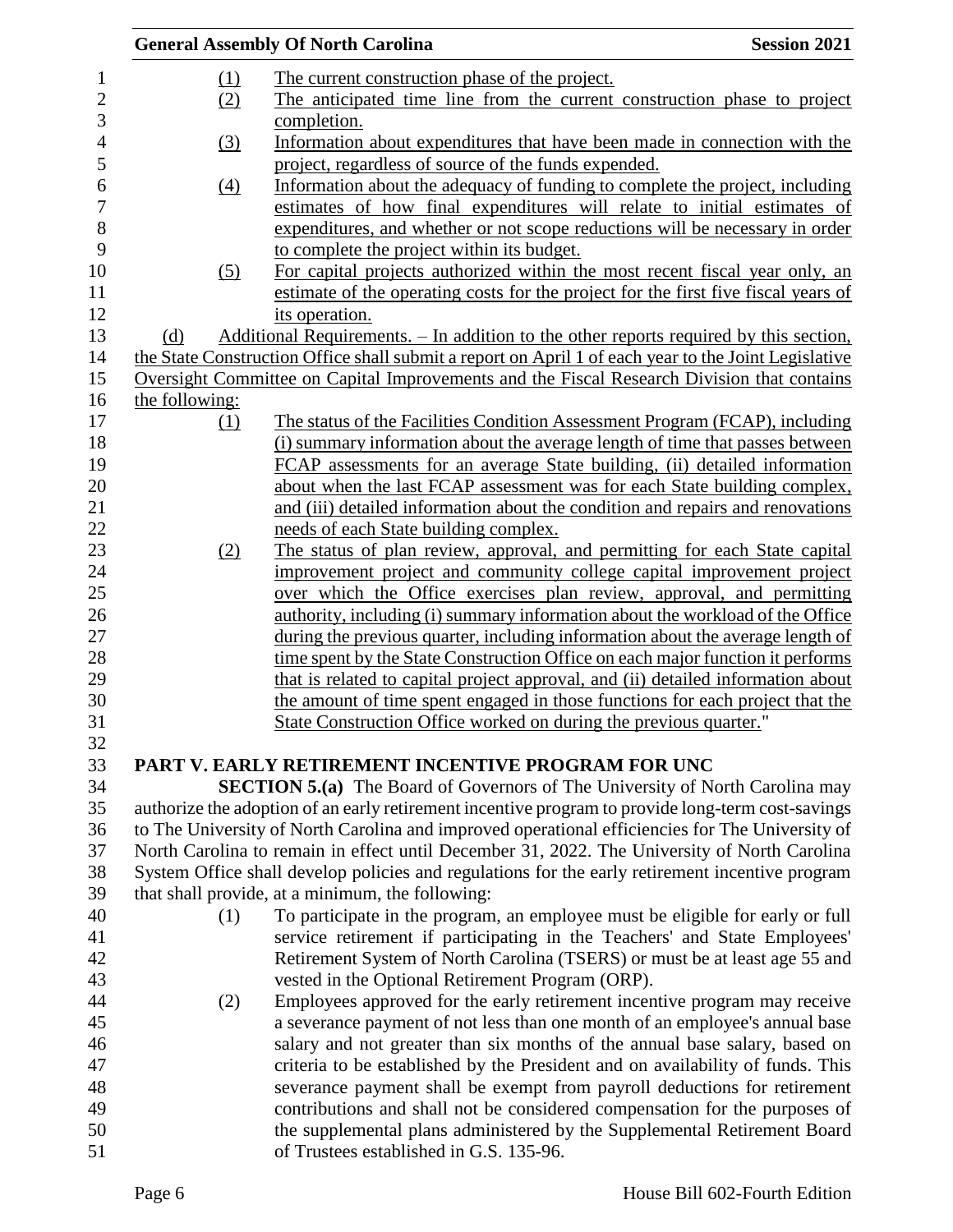|                                                                                                             | <b>General Assembly Of North Carolina</b><br><b>Session 2021</b>                                                                                                                                                                                                                                                                                                                                                                                                                                                                                                                                                                                                                                                                                                                                                                                                                                                                                                                                                                                                                                                                                                                                      |  |
|-------------------------------------------------------------------------------------------------------------|-------------------------------------------------------------------------------------------------------------------------------------------------------------------------------------------------------------------------------------------------------------------------------------------------------------------------------------------------------------------------------------------------------------------------------------------------------------------------------------------------------------------------------------------------------------------------------------------------------------------------------------------------------------------------------------------------------------------------------------------------------------------------------------------------------------------------------------------------------------------------------------------------------------------------------------------------------------------------------------------------------------------------------------------------------------------------------------------------------------------------------------------------------------------------------------------------------|--|
| 1<br>$\overline{c}$<br>3<br>$\overline{\mathcal{L}}$<br>5<br>6<br>7<br>8<br>9<br>10<br>11<br>12<br>13<br>14 | (3)<br>If an employee who is approved for the early retirement incentive does not<br>qualify for the full employer premium contribution for retiree health coverage<br>provided under TSERS or ORP, then the constituent institution may, at its<br>option, provide the employee an amount equivalent to 12 months of the full<br>employer contribution to the employee health insurance premium.<br>The program may be provided to employees both subject to and exempt from<br>(4)<br>the North Carolina Human Resources Act. The program shall not be made<br>available to employees receiving disability or workers' compensation benefits.<br><b>SECTION 5.(b)</b> By October 1, 2021, and December 1, 2022, if an early retirement<br>incentive program is implemented under this section at The University of North Carolina, The<br>University of North Carolina System Office shall report to the Department of the State Treasurer<br>and the Fiscal Research Division of the General Assembly on implementation of the early<br>retirement incentive program, including the number of employees participating by each<br>constituent institution and total amount paid out by the program. |  |
| 15<br>16                                                                                                    | <b>SECTION 5.(c)</b> This section expires December 31, 2022.                                                                                                                                                                                                                                                                                                                                                                                                                                                                                                                                                                                                                                                                                                                                                                                                                                                                                                                                                                                                                                                                                                                                          |  |
| 17                                                                                                          | PART VI. HUMAN RESOURCES POLICY FLEXIBILITY/REORGANIZATIONS FOR                                                                                                                                                                                                                                                                                                                                                                                                                                                                                                                                                                                                                                                                                                                                                                                                                                                                                                                                                                                                                                                                                                                                       |  |
| 18                                                                                                          | UNC SYSTEM EMPLOYEES SUBJECT TO THE NORTH CAROLINA HUMAN                                                                                                                                                                                                                                                                                                                                                                                                                                                                                                                                                                                                                                                                                                                                                                                                                                                                                                                                                                                                                                                                                                                                              |  |
| 19                                                                                                          | <b>RESOURCES ACT</b>                                                                                                                                                                                                                                                                                                                                                                                                                                                                                                                                                                                                                                                                                                                                                                                                                                                                                                                                                                                                                                                                                                                                                                                  |  |
| 20                                                                                                          | <b>SECTION 6.</b> G.S. 116-14 is amended by adding a new subsection to read:                                                                                                                                                                                                                                                                                                                                                                                                                                                                                                                                                                                                                                                                                                                                                                                                                                                                                                                                                                                                                                                                                                                          |  |
| 21                                                                                                          | The President shall have the authority to approve a reduction in force for positions<br>"(b3)                                                                                                                                                                                                                                                                                                                                                                                                                                                                                                                                                                                                                                                                                                                                                                                                                                                                                                                                                                                                                                                                                                         |  |
| 22                                                                                                          | subject to the North Carolina Human Resources Act in accordance with the reduction in force                                                                                                                                                                                                                                                                                                                                                                                                                                                                                                                                                                                                                                                                                                                                                                                                                                                                                                                                                                                                                                                                                                           |  |
| 23                                                                                                          | policies of the Office of State Human Resources without further approval by any other State                                                                                                                                                                                                                                                                                                                                                                                                                                                                                                                                                                                                                                                                                                                                                                                                                                                                                                                                                                                                                                                                                                           |  |
| 24                                                                                                          | agency. The President may delegate this authority to approve a reduction in force to a chancellor                                                                                                                                                                                                                                                                                                                                                                                                                                                                                                                                                                                                                                                                                                                                                                                                                                                                                                                                                                                                                                                                                                     |  |
| 25                                                                                                          | of a constituent institution. The authority to approve a reduction in force may include                                                                                                                                                                                                                                                                                                                                                                                                                                                                                                                                                                                                                                                                                                                                                                                                                                                                                                                                                                                                                                                                                                               |  |
| 26<br>27                                                                                                    | reorganization and payment of severance with non-State funds. The President and any chancellor                                                                                                                                                                                                                                                                                                                                                                                                                                                                                                                                                                                                                                                                                                                                                                                                                                                                                                                                                                                                                                                                                                        |  |
| 28                                                                                                          | of a constituent institution who approves a reduction in force pursuant to this section shall comply<br>with the following:                                                                                                                                                                                                                                                                                                                                                                                                                                                                                                                                                                                                                                                                                                                                                                                                                                                                                                                                                                                                                                                                           |  |
| 29                                                                                                          | Submit an annual informational report to the Office of State Human Resources<br>(1)                                                                                                                                                                                                                                                                                                                                                                                                                                                                                                                                                                                                                                                                                                                                                                                                                                                                                                                                                                                                                                                                                                                   |  |
| 30                                                                                                          | on all approved reductions in force, reorganizations, and severance payments                                                                                                                                                                                                                                                                                                                                                                                                                                                                                                                                                                                                                                                                                                                                                                                                                                                                                                                                                                                                                                                                                                                          |  |
| 31                                                                                                          | for employees who are subject to the North Carolina Human Resources Act                                                                                                                                                                                                                                                                                                                                                                                                                                                                                                                                                                                                                                                                                                                                                                                                                                                                                                                                                                                                                                                                                                                               |  |
| 32                                                                                                          | under this section.                                                                                                                                                                                                                                                                                                                                                                                                                                                                                                                                                                                                                                                                                                                                                                                                                                                                                                                                                                                                                                                                                                                                                                                   |  |
| 33                                                                                                          | If State funds are used for payment of severance in connection with a<br>(2)                                                                                                                                                                                                                                                                                                                                                                                                                                                                                                                                                                                                                                                                                                                                                                                                                                                                                                                                                                                                                                                                                                                          |  |
| 34                                                                                                          | reduction in force under this section, the payment of the severance shall be                                                                                                                                                                                                                                                                                                                                                                                                                                                                                                                                                                                                                                                                                                                                                                                                                                                                                                                                                                                                                                                                                                                          |  |
| 35                                                                                                          | subject to any required preapproval by the Office of State Budget and                                                                                                                                                                                                                                                                                                                                                                                                                                                                                                                                                                                                                                                                                                                                                                                                                                                                                                                                                                                                                                                                                                                                 |  |
| 36                                                                                                          | Management."                                                                                                                                                                                                                                                                                                                                                                                                                                                                                                                                                                                                                                                                                                                                                                                                                                                                                                                                                                                                                                                                                                                                                                                          |  |
| 37                                                                                                          |                                                                                                                                                                                                                                                                                                                                                                                                                                                                                                                                                                                                                                                                                                                                                                                                                                                                                                                                                                                                                                                                                                                                                                                                       |  |
| 38                                                                                                          | PART VII. PROVIDE STATE HEALTH PLAN PREMIUM PAYMENTS FOR CERTAIN                                                                                                                                                                                                                                                                                                                                                                                                                                                                                                                                                                                                                                                                                                                                                                                                                                                                                                                                                                                                                                                                                                                                      |  |
| 39                                                                                                          | <b>EMPLOYEES PLACED ON EMERGENCY TEMPORARY FURLOUGHS</b>                                                                                                                                                                                                                                                                                                                                                                                                                                                                                                                                                                                                                                                                                                                                                                                                                                                                                                                                                                                                                                                                                                                                              |  |
| 40                                                                                                          | <b>SECTION 7.</b> The Board of Governors of The University of North Carolina may                                                                                                                                                                                                                                                                                                                                                                                                                                                                                                                                                                                                                                                                                                                                                                                                                                                                                                                                                                                                                                                                                                                      |  |
| 41                                                                                                          | allocate non-State funds to pay the employee portion of the monthly premiums for participation                                                                                                                                                                                                                                                                                                                                                                                                                                                                                                                                                                                                                                                                                                                                                                                                                                                                                                                                                                                                                                                                                                        |  |
| 42                                                                                                          | in the State Health Plan for Teachers and State Employees that would have been paid if (i) the                                                                                                                                                                                                                                                                                                                                                                                                                                                                                                                                                                                                                                                                                                                                                                                                                                                                                                                                                                                                                                                                                                        |  |
| 43                                                                                                          | participating employee is currently on an emergency temporary furlough and (ii) the emergency                                                                                                                                                                                                                                                                                                                                                                                                                                                                                                                                                                                                                                                                                                                                                                                                                                                                                                                                                                                                                                                                                                         |  |
| 44                                                                                                          | temporary furlough places the employee below half-time employment for a calendar month. The                                                                                                                                                                                                                                                                                                                                                                                                                                                                                                                                                                                                                                                                                                                                                                                                                                                                                                                                                                                                                                                                                                           |  |
| 45                                                                                                          | Board of Governors shall not provide for more than 12 months of employee premiums for                                                                                                                                                                                                                                                                                                                                                                                                                                                                                                                                                                                                                                                                                                                                                                                                                                                                                                                                                                                                                                                                                                                 |  |
| 46                                                                                                          | employees on furlough between June 1, 2020, and December 31, 2021. The employee shall not                                                                                                                                                                                                                                                                                                                                                                                                                                                                                                                                                                                                                                                                                                                                                                                                                                                                                                                                                                                                                                                                                                             |  |
| 47<br>48                                                                                                    | be required to repay The University of North Carolina for any monthly premiums paid in<br>accordance with this section.                                                                                                                                                                                                                                                                                                                                                                                                                                                                                                                                                                                                                                                                                                                                                                                                                                                                                                                                                                                                                                                                               |  |
| 49                                                                                                          |                                                                                                                                                                                                                                                                                                                                                                                                                                                                                                                                                                                                                                                                                                                                                                                                                                                                                                                                                                                                                                                                                                                                                                                                       |  |
| 50                                                                                                          | PART VIII. EFFECTIVE DATE                                                                                                                                                                                                                                                                                                                                                                                                                                                                                                                                                                                                                                                                                                                                                                                                                                                                                                                                                                                                                                                                                                                                                                             |  |
|                                                                                                             |                                                                                                                                                                                                                                                                                                                                                                                                                                                                                                                                                                                                                                                                                                                                                                                                                                                                                                                                                                                                                                                                                                                                                                                                       |  |